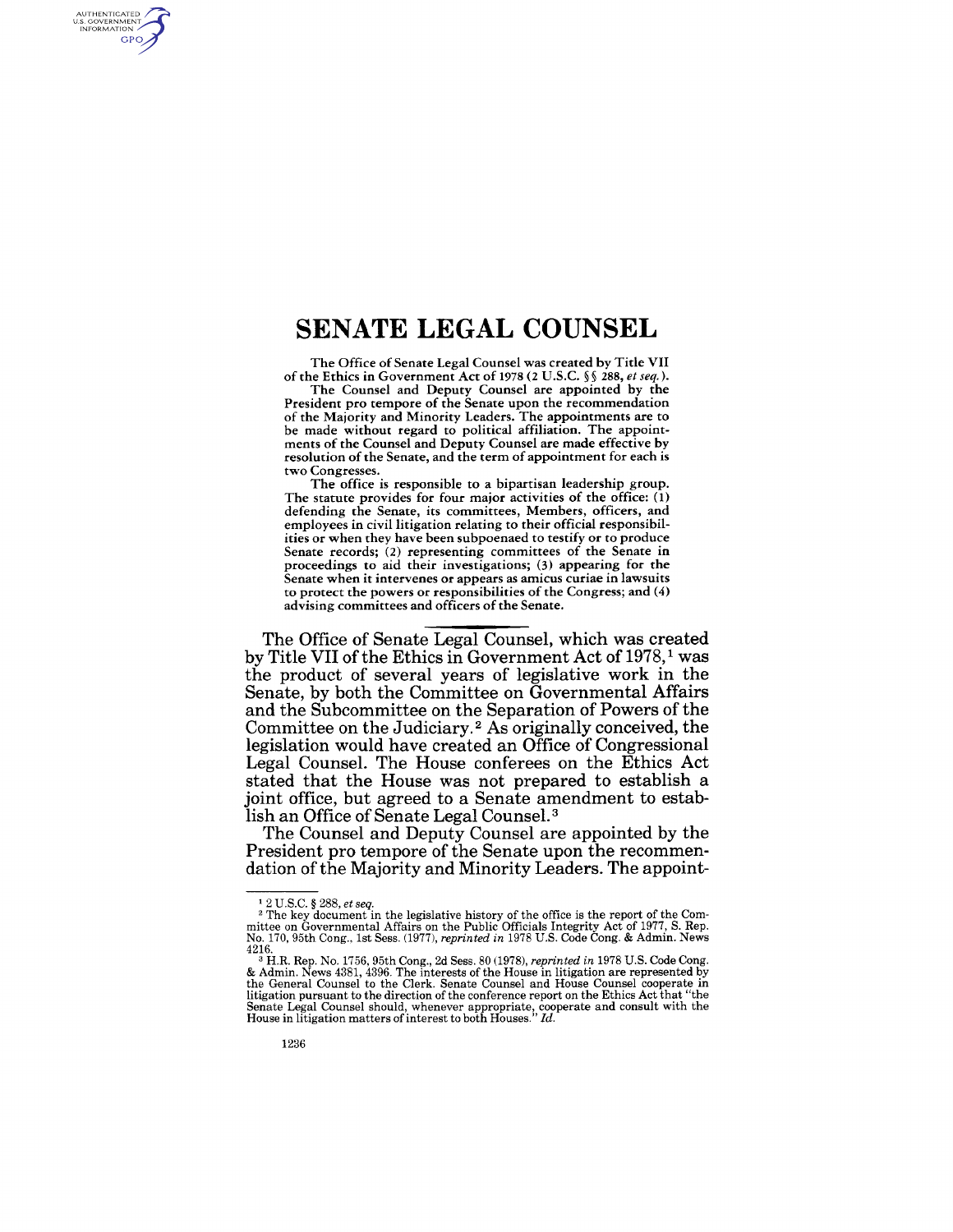#### SENATE LEGAL COUNSEL 1237

ment of each is made effective by a resolution of the Senate, and each may be removed from office by a resolution of the Senate. The term of appointment of the Counsel and Deputy Counsel is two Congresses. The appointment of the Counsel and Deputy Counsel and the Counsel's appointment of Assistant Senate Legal Counsel are required to be made without regard to political affiliation. 4 The office is responsible to a bipartisan Joint Leadership Group, which is comprised of the Majority and Minority Leaders, the President pro tempore, and the chairman and ranking minority member of the Committees on the Judiciary and on Rules and Administration. 5 As the Senate report on the Ethics Act states, "[t]he purpose of the Office is to serve the institution of Congress rather than the partisan interests of one party or another." 6

## **1. Defense of the Senate, its committees, Members, officers, and employees**

Defensive representation may be authorized when the Senate, a committee, Member, officer, or employee is named as a party defendant in a civil lawsuit about the validity of a proceeding or action that was undertaken in an official or representative capacity.7 The report sets forth the intention of the Committee on Governmental Affairs that "[o]fficial capacity will cover any actions a Member of Congress or employee takes in the normal course of his employment," and that, in deciding whether a Senate defendant has acted within that individual's official duties, "the scope of the legislator's or aide's official duties be broadly construed." 8

Examples in recent years of damage claims against Members, officers, and employees of the Senate include a defamation action by a government-funded researcher against a Member and legislative assistant for statements in a news release,  $9$  a claim by a nursing home operator

<sup>&</sup>lt;sup>4</sup> Ethics Act, § 701(a) and (b); 2 U.S.C. § 288 (a) and (b).<br><sup>5</sup> Ethics Act, § 702; 2 U.S.C. § 288a.<br><sup>6</sup> S. Rep. No. 95-170, at 84; 1978 U.S. Code Cong. & Admin. News 4300.<br><sup>6</sup> S. Rep. No. 95-170, at 84; 1978 U.S.C. § 28 cases." S. Rep. No. 95-170, at 87, 1978 U.S. Code Cong. & Admin. News 4303.<br><sup>8</sup> S. Rep. No. 95-170, at 87; 1978 U.S. Code Cong. & Admin. News 4303.<br><sup>9</sup> *Hutchinson v. Proxmire,* 443 U.S. 111 (1979).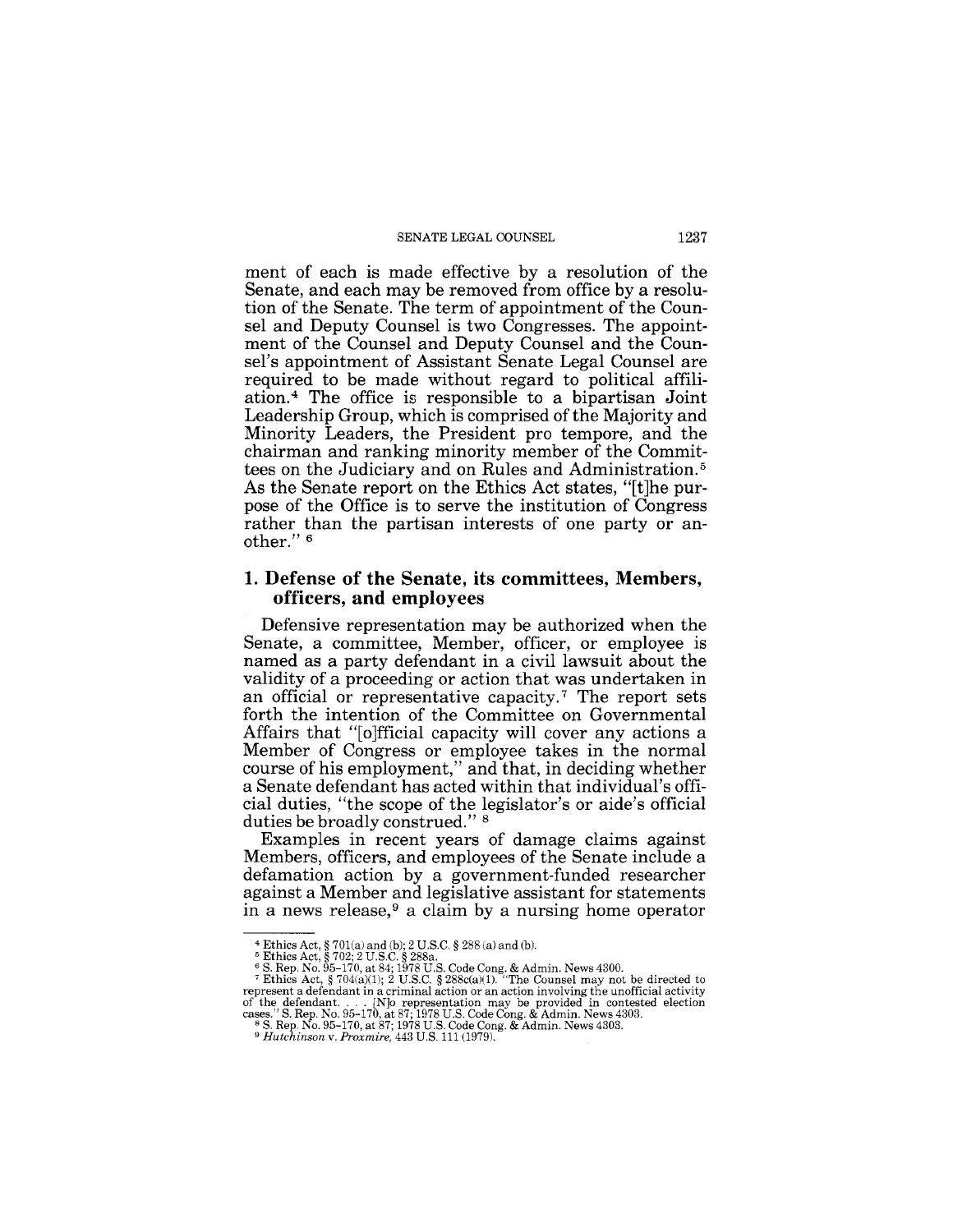that communications by a committee chairman with federal and state health care financing agencies interfered tortiously with the business relationship between the operator and those agencies,  $10$  a claim against a committee chairman, counsel, and investigator for damages for violations of the constitutional rights and common-law privacy rights of persons whose documents were obtained by the committee during an investigation,<sup>11</sup> and a discrimination claim by a dismissed Capitol telephone operator against the Senate Sergeant at Arms. <sup>12</sup>

In other cases plaintiffs have named Senate parties in challenges to the constitutionality of congressional practices or actions. These actions have included claims by an impeached judge that the Senate could not constitutionally receive impeachment evidence through a committee and that his impeachment trial was barred by double jeopardy, 13 a claim by a Member of the Senate and Members of the House that provisions of the Federal Salary Act of 1967 that were in effect at the time of the lawsuit violated Article I, section 6, clause 1 of the Constitution, which requires that the compensation of Members of Congress "be ascertained by Law," <sup>14</sup> a claim by Members of the House that the Tax Equity and Fiscal Responsibility Act of 1982 was passed in violation of Article I, section 7,

<sup>&</sup>lt;sup>10</sup> Brownsville Golden Age Nursing Home, Inc. v. Wells, 839 F.2d 155 (3d Cir. 1988).<br><sup>11</sup> McSurely v. McClellan, 753 F.2d 88 (D.C. Cir.), cert. denied, 474 U.S. 1005 (1985).<br><sup>12</sup> Hanson v. Hoffmann, 628 F.2d 42 (D.C. Cir Senate does not commit the Senate to pay for damages that may be awarded. Thus, in reporting S. Res. 463 of the 94th Congress, a resolution (prior to the creation of the Office of Senate Legal Counsel) to authorize the payment of fees for defense counsel in Hutchinson v. Proxmire, the Committee on Rules and Administration expressly stated<br>that those payments "would not include any amount that might possibly be obtained in<br>the nature of a money judgment." S. Rep. No. 1041, 94t the intent to create a precedent on indemnification by the Senate for the constitutional torts of its employees, the Senate, in agreeing to S. Res. 337 of the 99th Congress, determined that "the unique circumstances" of a against the widow of a former Senate employee, as representative of his estate, warranted the acceptance by the Senate of the responsibility of paying judgments resulting from the former employee's actions. 132 Cong. Rec. back pay for Capitol telephone operator reinstated as a result of a settlement in *Hanson* V. *Hoffmann). 13 Hastings* V. *United States Senate,* 716 F. Supp. 38 (D.D.C.), *aff'd on other grounds,* 

<sup>887</sup> F.2d 332 (D.C. Cir. 1989). The Senate's procedures in disciplining its Members have also been challenged. *See Williams* V. *Bush,* No. 81-2839 (D.D.C. Feb. 3, 1982) (claim by Senator that he was entitled to examine witnesses on the floor of the Senate during<br>consideration of an expulsion resolution; the Senator had been accorded the right to<br>subpoena and examine witnesses before the Select Comm of the proceedings and the court's opinion are found in *Report of the Comm.* on the Judiciary Identifying Court Proceedings and Actions of Vital Interest to the Congress, 97th Cong, 2d Sess., H.R. Prt. No. 22, at 105, 66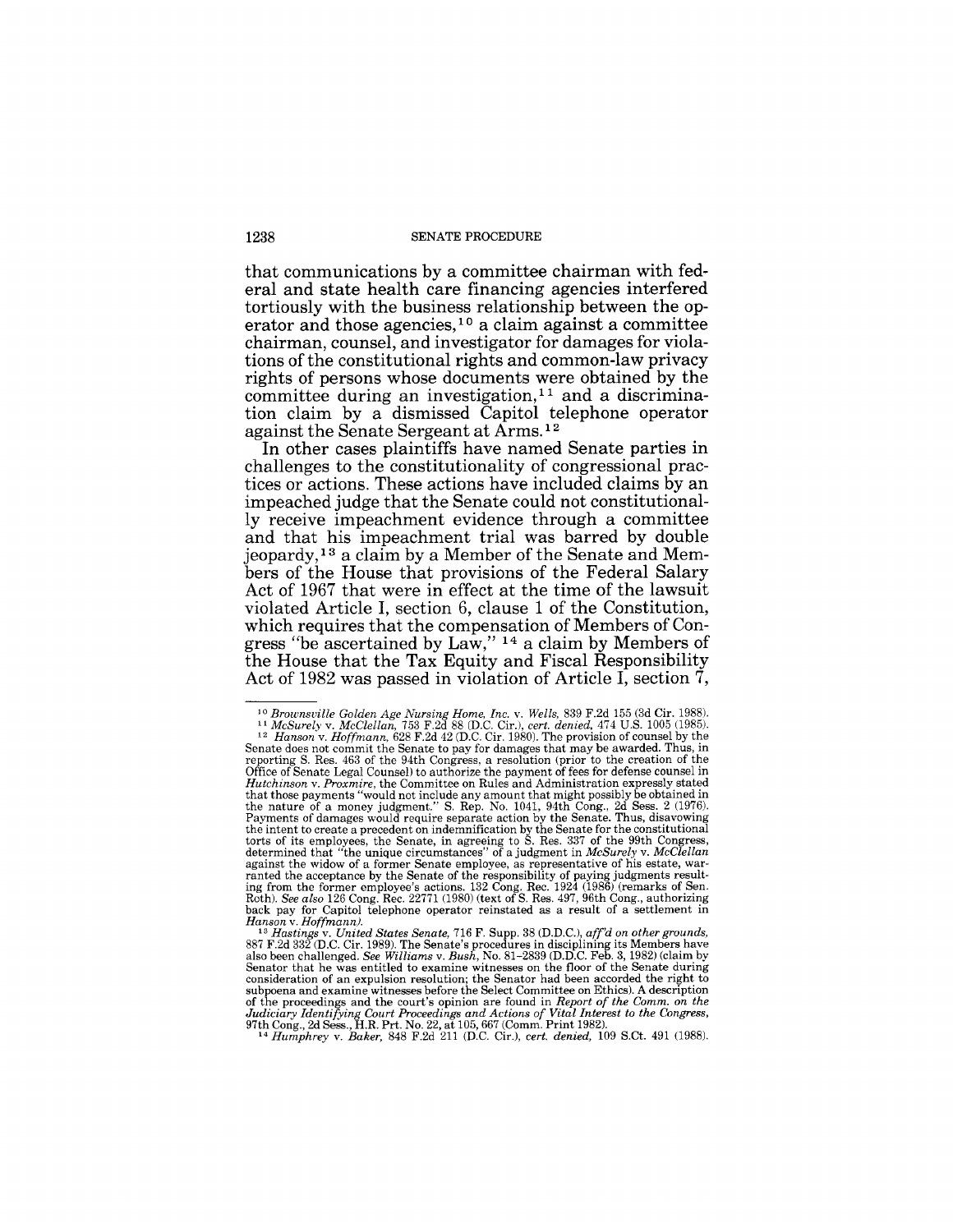clause 1 of the Constitution, which requires that all bills for raising revenue shall originate in the House,  $15$  a claim by Members of the House and private persons that the editing practices for the Congressional Record, including those of the Senate's Editor-in-Chief of the Official Reporters of Debates, violate their first amendment rights,16 and a claim by taxpayers that the disbursement by the Secretary of the Senate of compensation to the Senate chaplain violates the establishment clause of the first amendment.<sup>17</sup>

The second kind of defensive representation the Counsel undertakes occurs when the Senate, its committees, Members, officers, or employees are subpoenaed to produce documents or provide testimony relating to official or representative functions. 18 Although the authority to represent Members, committees, officers, and employees as defendants is limited to civil proceedings, the authority to represent them when they are subpoenaed as witnesses extends to criminal proceedings as well.<sup>19</sup>

The representation of Members, committees, officers, and employees, when their testimony or documents are subpoenaed, helps to effectuate the Senate's power over the disposition of Senate documents, and to protect the Senate's interest in the attendance of its Members while the Senate is in session. 20 The Office of Senate Legal Counsel advises Members, officers, and employees when they receive subpoenas or requests for documents or testi-

<sup>15</sup>*Moore* v. *The United States House of Representatives,* 733 F.2d 946 (D.C. Cir. 1984)

<sup>(</sup>the Senate was also a defendant), *cert. denied*, 469 U.S. 1106 (1985).<br><sup>16</sup> Gregg v. Barrett, 771 F.2d 539 (D.C. Cir. 1985).<br><sup>17</sup> Murray v. Buchanan, 720 F.2d 689 (D.C. Cir. 1983) (en banc). Both Houses' chap-<br>lains, wh

<sup>(1988). 18</sup> Ethics Act, § 704(a)(2); 2 U.S.C. § 288c(a)(2). *See, e.g., In the Matter of the Applica-tions of the City of El Paso, Texas,* 887 F.2d 1103 (D.C. Cir. 1989); *United Transportation* 

Union v. Springfield Terminal Railway Co., 132 F.R.D. 4 (D. Me. 1990).<br><sup>19</sup> S. Rep. No. 95-170, at 88; 1978 U.S. Code Cong. & Admin. News 4304 ("[T]he Counsel may be directed to defend [Senate parties] if the case is civi nature but only if the subpoena arises from the performance of official duties. Grand jury subpoenas for Congressional documents and testimony are a matter of routine. Most such subpoenas arise when Congress investigates conduct which results in a criminal indictment."). <sup>20</sup> Resolutions that authorize testimony by Senators have recited that "by Rule VI of

the Standing Rules of the Senate, no Senator shall absent himself from the service of the Senate without leave," and that testimony is authorized "except when (the Senator's] attendance at the Senate is necessary for the performance of [the Senator's] legislative duties," and, when appropriate, "except concerning matters about which a privilege against disclosure should be asserted."  $E$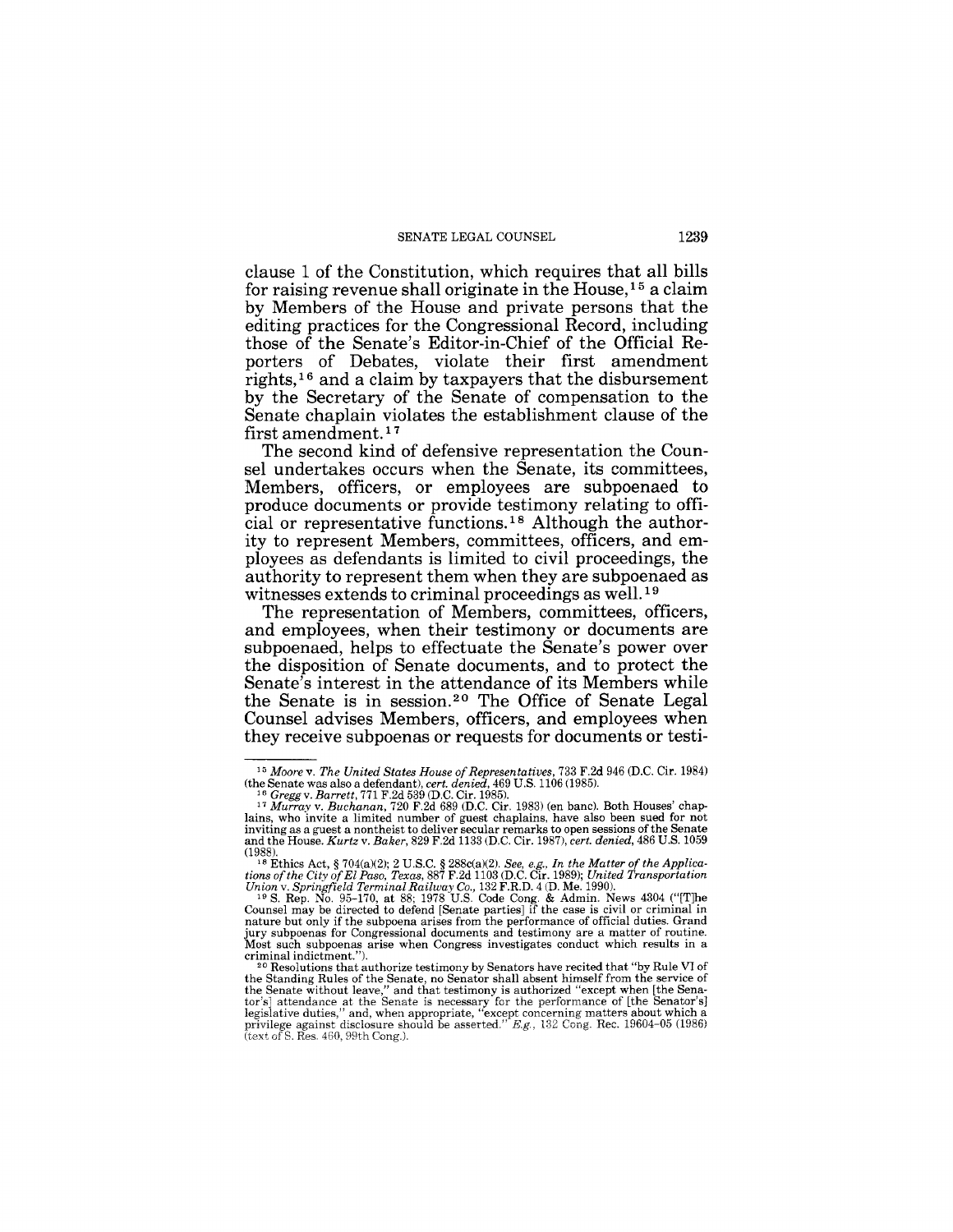mony and assists them in determining whether a congressional privilege should be asserted. The office also assists in preparing Senate resolutions to permit the production of documents and to authorize Members, officers, and employees to testify on matters not subject to a claim of congressional privilege. 2 1

The representation of the Senate, its committees, Members, officers, or employees, whether as defendants or as subpoenaed witnesses, may be authorized by a resolution of the Senate. 22 To enable the Senate Legal Counsel to take initial necessary steps to defend Senate parties effectively in "emergencies," particularly matters that arise during adjournments,<sup>23</sup> representation of Senate defendants or witnesses may alternatively be authorized by a vote of two-thirds of the members of the Joint Leadership Group.24 The Senate has also empowered the Joint Leadership Group by a vote of two-thirds to authorize Senate testimony or the production of Senate documents during adjournments.<sup>25</sup> The defense of individuals-Members,

<sup>&</sup>lt;sup>21</sup> Apart from language that is particularly applicable to testimony by Senators, *see* note 20 *supra*, resolutions that authorize Senate testimony or the production of Senate records recite (with variations appropriate under the control or in the possession of the Senate can, by the judicial process, be under the control or in the possession of the Senate can, by the judicial process, be taken from such control or possession but by permission of the Senate  $\dots$  [W]hen it appears that testimony of Members or employees of the Senate is or may be needful for use in any court for the promotion of justice, the Senate will take such action as will promote the ends of justice consistent with the privileges and rights of the Senate."<br>*E.g.*, 132 Cong. Rec. 19604-05 (1986) (text of S. Res. 460, 99th Cong.). Where an issue of Senate privilege might arise, these resolutions often also will provide for representation of the subpoenaed Senate party by the Senate Legal Counsel.  $E, g, id$ .<br><sup>22</sup> A resolution to direct the Senate Legal Counsel to defen

or subcommittee, or a Member, officer, or employee of the Senate, is subject to special rules on limited debate. Ethics Act, § 711(a)(2); 2 U.S.C. § 288j(a)(2).

Under some circumstances, representation of a Member, officer, or employee by the Office of Senate Legal Counsel may be barred, as a matter of professional responsibil-ity, because of a conflict between that representation and other responsibilities of the Counsel. The Ethics Act establishes a procedure to be followed when such a conflict is presented. Under the Act, if a "conflict or inconsistency" exists between representation of an individual and other responsibilities of the Counsel, the Counsel is required to "notify the Joint Leadership Group, and any party represented or person affected."<br>Ethics Act, § 710(a); 2 U.S.C. § 288i(a). Upon such notification, the Joint Leadership<br>Group must recommend action to resolve or avoid t the Joint Leadership Group, the Counsel must follow the recommendation. If the recommendation is not so approved, the Joint Leadership Group is required to publish notification of the conflict and the proposed recommendati Record. *Id.* If after fifteen days the Senate has not directed that the conflict be resolved in another manner, the Counsel is required to follow the recommendation published in the Record. *Id.* Where an individual is not represented by the Counsel because of the existence of a conflict, the Senate may authorize reimbursement for that individual's fees and costs incurred in obtaining other representation. Ethics Act, § 710(d); 2 U.S.C. § 288i(d).

<sup>&</sup>lt;sup>23</sup> S. Rep. No. 95–170, at 85; 1978 U.S. Code Cong. & Admin. News 4301.<br><sup>24</sup> Ethics Act, § 703(a); 2 U.S.C. § 288b(a).<br><sup>25</sup> 128 Cong. Rec. 26769 (1982) (text of S. Res. 490, 97th Cong.).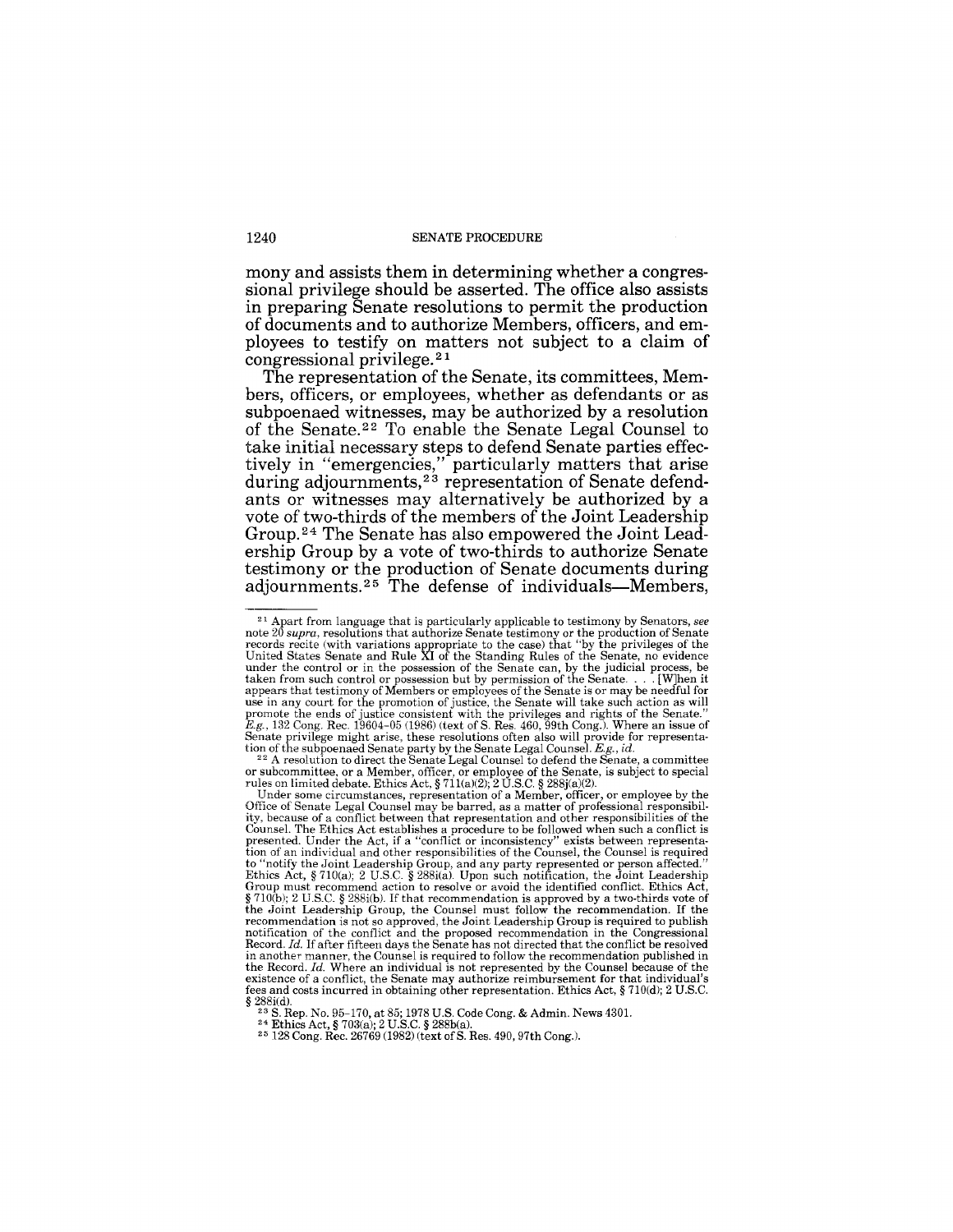officers, or employees-may be undertaken only with the consent of the individual involved. 26

# 2. Proceedings to aid investigations by Senate committees

The Senate Legal Counsel may represent committees in proceedings to obtain evidence for Senate investigations. Two specific proceedings are authorized.

18 U.S.C. § 6005 provides that a committee or subcommittee of either House of Congress may request an immunity order from a United States district court when the request has been approved by the affirmative vote of twothirds of the Members of the full committee. By the same vote, a committee may direct the Senate Legal Counsel to represent it or any of its subcommittees in an application for an immunity order.27 The Attorney General is entitled to ten days' notice of the intention of the committee or subcommittee to apply for the order, although the Attorney General may waive the notice period and enable the committee or subcommittee to proceed sooner.28 On the request of the Attorney General, the district court is required to defer action on the immunity application for up to twenty days. The district court must grant the application for an immunity order if it determines that these procedural requirements have been satisfied. The witness may not refuse to testify on the basis of the constitutional privilege against self-incrimination after the immunity order has been communicated to the witness by the chairman of the committee or subcommittee.

The Senate Legal Counsel may also be directed to represent a committee or subcommittee of the Senate in a civil action to enforce a subpoena. Prior to the Ethics in Government Act of 1978, subpoenas of the Senate could be enforced only through the cumbersome method of a contempt proceeding before the bar of the Senate or by a

<sup>&</sup>lt;sup>26</sup> Ethics Act, § 704(b); 2 U.S.C. § 288c(b).<br>
"It is a basic principle of the American Bar Association's Canons of Ethics that a client be given the freedom to choose the attorney who will represent him. Accordingly, while this bill provides that, with respect to committees  $\dots$  the representation by the [Senate] Legal Counsel will be mandat

sentation only if the individual to be represented consents."<br>
S. Rep. No. 95-170, at 88; 1978 U.S. Code Cong. & Admin. News 4304.<br>
<sup>27</sup> Ethics Act, §§ 703(4)(2), 707; 2 U.S.C. §§ 288b(4)(2), 288f.<br>
<sup>28</sup> In the Matter of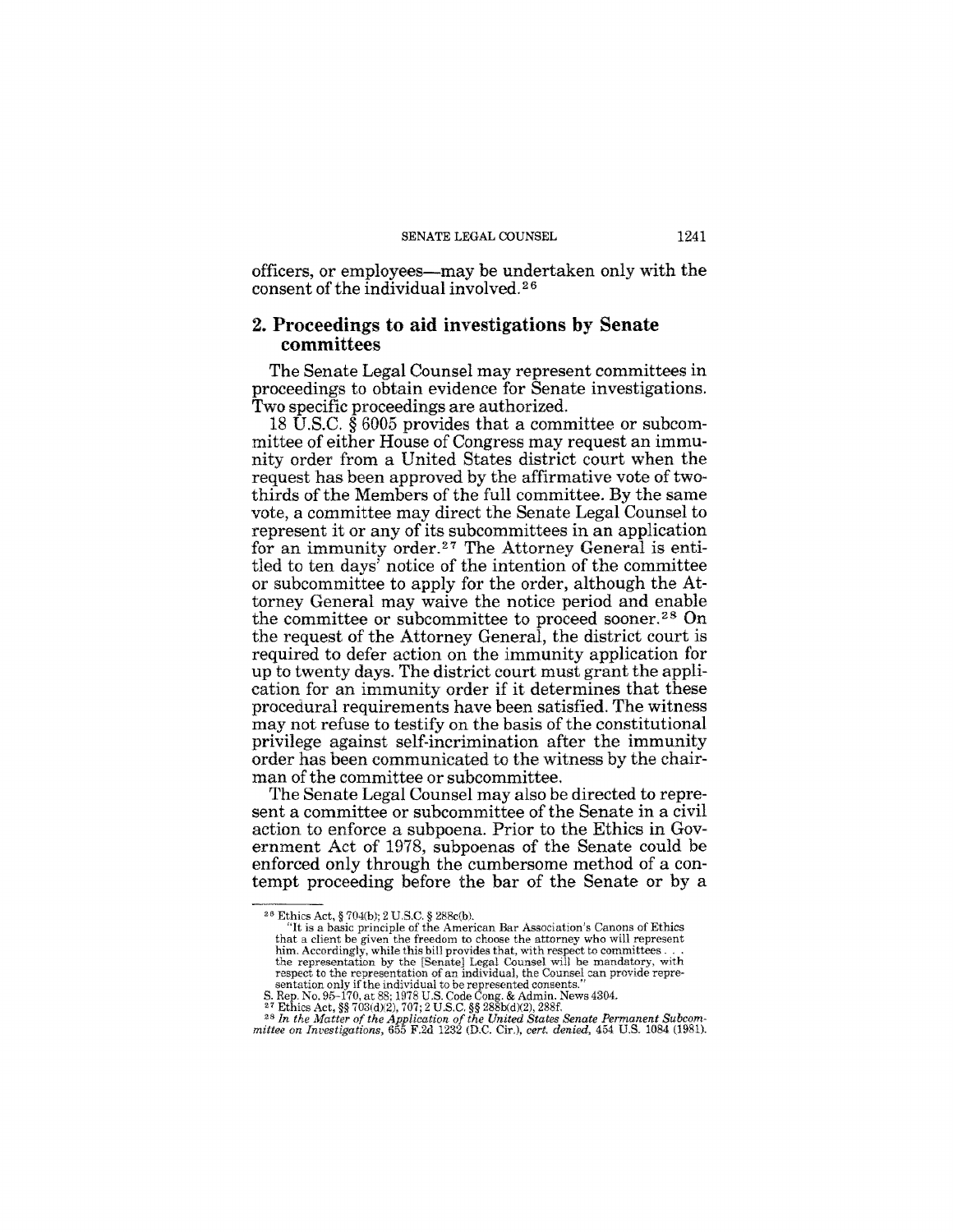certification to the United States attorney and a prosecution for criminal contempt of Congress under 2 U.S.C. §§ 192, 194. The Ethics Act authorizes a third method to enforce Senate subpoenas, through a civil action in the United States District Court for the District of Columbia.<sup>29</sup> The House chose not to avail itself of this procedure and this enforcement method applies only to Senate subpoenas. Senate subpoenas have been enforced in several civil actions, most recently in proceedings to hold in contempt a recalcitrant witness in the impeachment proceedings against Judge Alcee L. Hastings. <sup>30</sup>

The new civil action has important advantages, both for investigating committees and for witnesses. For committees, it establishes an expeditious procedure to test the objections offered by a witness and, if those objections are insufficient, to obtain by a judicial proceeding an order directing the witness to testify. A failure to comply with the order is a contempt of the court and may lead to the imposition of coercive sanctions. For the witness who asserts in good faith a legal objection to a Congressional inquiry, the civil proceeding provides a neutral forum to determine the validity of the objection, without the initiation of a criminal prosecution.

The statute details the procedure for directing the Senate Legal Counsel to bring a civil action to enforce a subpoena. In contrast to an application for an immunity order, which may be authorized by a committee, only the full Senate by resolution may authorize an action to enforce a subpoena. 31 The Senate may not consider a resolution to direct the Counsel to bring an action unless the investigating committee reports the resolution by a majority vote. The statute specifies the required contents of the committee report; among other matters, the committee must report on the extent to which the subpoenaed party has complied with the subpoena, the objections or privileges asserted by the witness, and the comparative effectiveness of a criminal and civil proceeding.<sup>32</sup>

There is a significant limitation on the civil enforcement remedy. The statute excludes from its coverage actions against officers or employees of the federal government acting within their official capacities. Its reach is

<sup>&</sup>lt;sup>29</sup> Ethics Act, § 705(f)(1); 28 U.S.C. § 1365.<br><sup>30</sup> See S. Rep. No. 98, 101st Cong., 1st Sess. (1989).<br><sup>31</sup> Ethics Act, § 703(b); 2 U.S.C. § 288b(b).<br><sup>32</sup> Ethics Act, § 705(c); 2 U.S.C. § 288d(c).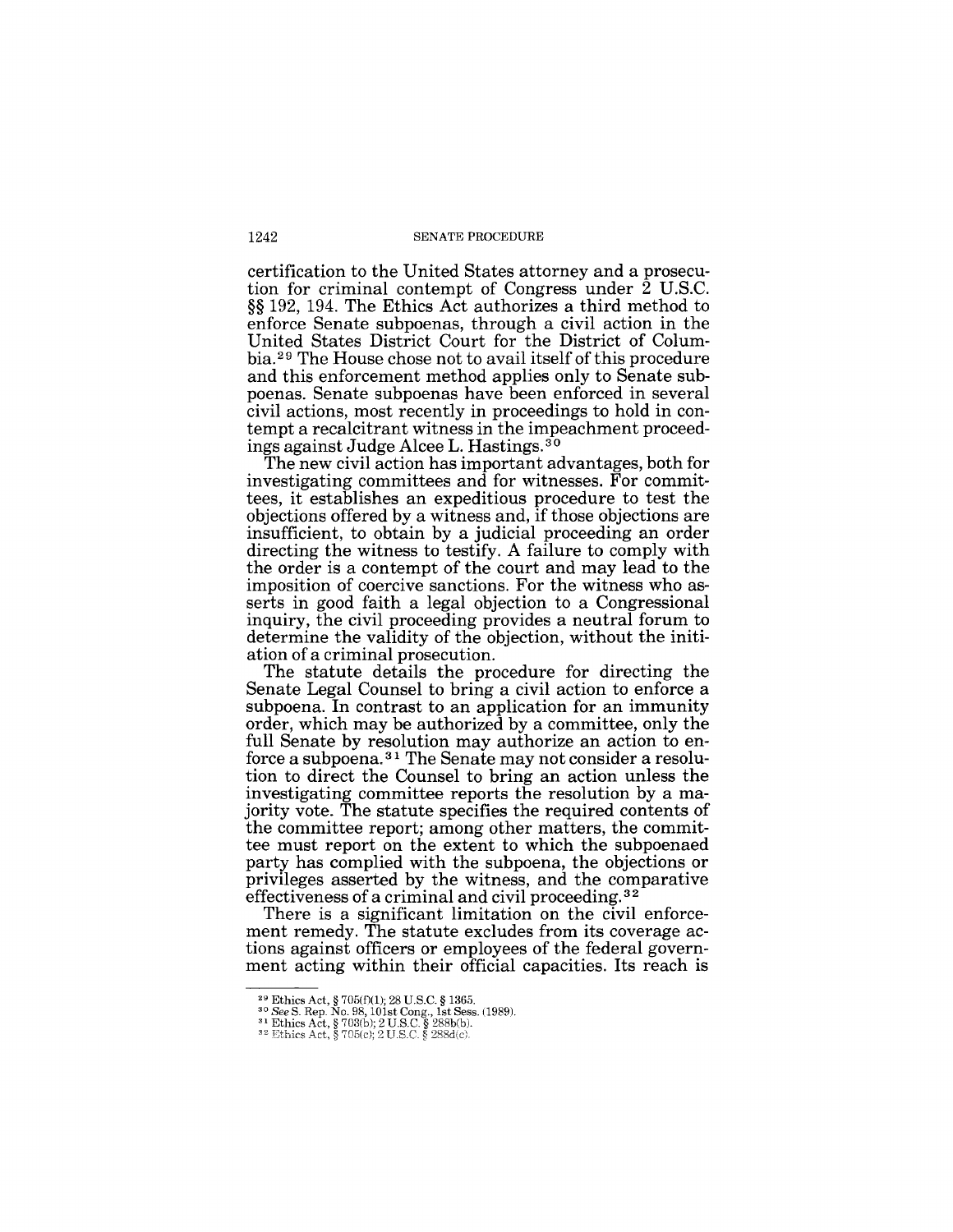limited to natural persons and to entities acting or purporting to act under the color of state law.<sup>33</sup>

# **3. Representing the interests of the Senate as intervenor or amicus**

The Senate by resolution may direct the Counsel to intervene or to appear as amicus curiae in the name of the Senate, or an officer, committee, subcommittee, or chairman of a committee or subcommittee, in any federal or state proceeding in which the powers or responsibilities of the Congress are placed in issue. 34 The Act provides that "[t]he Counsel shall be authorized to intervene only if standing to intervene exists under section 2 of article **III**  of the Constitution. . . . " 35

This authorization permits the Senate to advocate an interest of the Congress in cases in which the Department of Justice has challenged the constitutionality of a statute. 36 For example, the Senate Legal Counsel represented the Senate as amicus curiae in defense of the constitutionality of the independent counsel law. 37 The Senate Legal

Counsel has appeared to defend Acts of Congress that were being challenged by the executive branch include Metro Broadcasting, Inc. v. Federal Communications Commission, 110 S.Ct. 2997 (1990) (constitutionality of Congressionally mandated affirmative action requirement); Immigration and Naturalization of Comptroller General's role under Competition in Contracting Act); *Lear Siegler, Inc., Energy Products Division* V. *Lehman,* 842 F.2d 1102 (9th Cir. 1988)(same); *In re* **Continued** 

<sup>&</sup>lt;sup>33</sup> 28 U.S.C. § 1365(a).<br><sup>34</sup> Ethics Act, §§ 706, 713(a); 2 U.S.C. §§ 288e, 288*l*(a).

<sup>&</sup>quot;The Counsel may not be directed to intervene or appear in the name of an individual Member or any group of Members. Primarily the Counsel should represent the institutional interest of Congress. Individual Members have often brought successful legal actions in their own names which have benefited Congress as an institution, but for the Counsel to represent such individual

Members is likely to involve partisan considerations."<br>S. Rep. No. 95-170, at 98; 1978 U.S. Code Cong. & Admin. News 4314.<br><sup>35</sup> Ethics Act, § 706(a); 2 U.S.C. § 288e(a).

<sup>&</sup>lt;sup>36</sup> To enable the Houses of Congress to determine whether they should appear in litigation to defend Acts of Congress, the Attorney General is required to report to each<br>House whenever he or she "determines that the Department of Justice will contest, or<br>will refrain from defending, any provision of l will refrain from defending, any provision of law enacted by the Congress in any proceeding before any court of the United States, or in any administrative or other proceeding, because of the position of the Department of Justice that such provision of law is not constitutional." Department of Justice Appropriation Authorization Act, Fiscal Year 1980, Pub. L. No. 96-132, § 21(a)(2), of any determination by the Department of Justice not to appeal, in a case in which the United States is a party, any decision affecting the constitutionality of an Act of Congress. Ethics Act, § 712(b); 2 U.S.C. § 288k(b).<br><sup>37</sup> *Morrison* v. *Olson*, 487 U.S. 654 (1988). Other cases in which the Senate Lega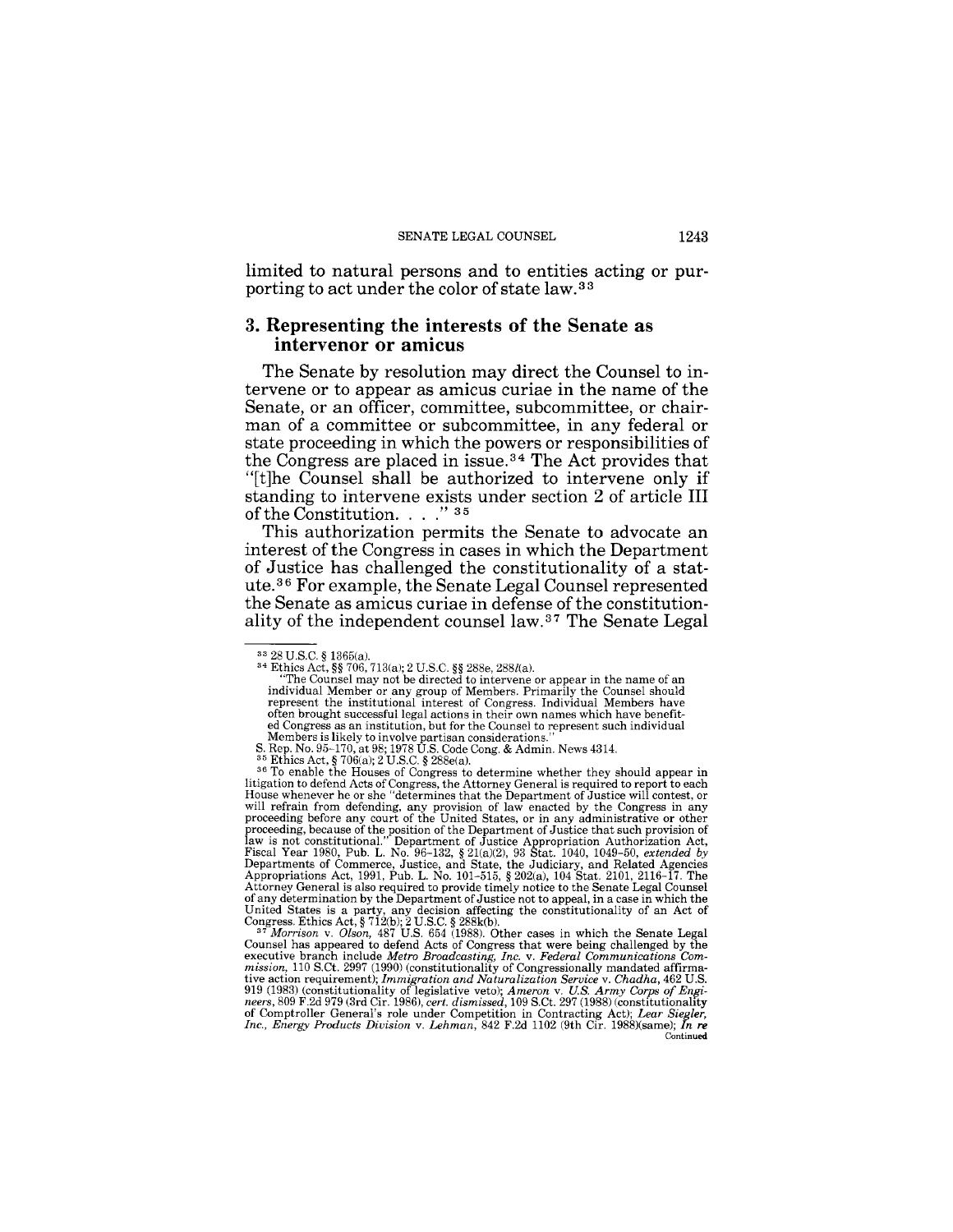Counsel has also represented the Senate as plaintiff-intervenor in an action brought by Members of the House to invalidate the President's use of a pocket veto in an intersession adjournment of the Congress during which each House had authorized an officer to receive veto messages from the President. <sup>38</sup>

In several cases the Senate Legal Counsel has appeared as amicus curiae in the name of committees of the Senate in support of requests or subpoenas to obtain information in the possession of the Department of Justice. 3 9

Additionally, the Senate or its committees have appeared as amicus curiae in cases in which the interests of the executive and legislative branches are in harmony, but where there is still a special interest in separate Senate representation. The Senate Legal Counsel appeared on behalf of the Senate in an action to defend the

*Benny,* 812 F.2d 1133 (9th Cir. 1987) (constitutionality of provisions of Bankruptcy Amendments and Federal Judgeship Act of 1984); *In re Koerner,* 800 F.2d 1358 (5th Cir. 1986)(same). The Senate Legal Counsel has also appeared in litigation to suggest prudential grounds for the Court not to decide the merits of an executive branch challenge to the constitutionality of an Act of Congress. *American Foreign Service Ass'n* v. *Gar· finkel,* 109 S.Ct. 1693 (1989).

In some cases the Senate Legal Counsel has joined the executive branch in defending certain features of a statute, while defending against the executive branch's challenge to other aspects of the law in question. Thus, in *Bowsher* v. *Synar,* 478 U.S. 714 (1986), the Senate joined the executive branch in defending the Balanced Budget and Emer-gency Deficit Control Act of 1985 ("Gramm-Rudman-Hollings") against a challenge that it constituted an unconstitutional delegation of Congressional power, while oppos-ing the plaintiffs' and the executive branch's claim that the Comptroller General's role under the Act violated the separation of powers. In *Mistretta* v. *United States,* 109 S.Ct. 647(1989), the Senate Legal Counsel appeared in the name of the Senate in the Supreme Court to support the United States Sentencing Commission's defense of the Sentencing Reform Act of 1984 after the executive branch, whi Byrd on S. Res. 434, 100th Cong.).

The Senate has also directed the Senate Legal Counsel to defend the constitutionality of a Federal statute where the executive branch, without challenging the statute, has failed to defend it, *e.g., United States ex rel. Stillwell* v. *Hughes Helicopters, Inc.*, 714 F. Supp. 1084 (C.D. Cal. 1989) (cons Claims Act), and also to defend the constitutionality of a statute where there was concern that the executive branch's defense, in light of legislative positions it had taken before the Congress, might be ambivalent. *See* 

*Barnes,* 479 U.S. 361 (1987). *39 In re Grand Jury Impanelled October* 2,1978 (79-2),510 F. Supp. 112 (D.D.C. 1981) (appearance on behalf of Committee on the Judiciary to obtain Department of Justice documents relating to Robert Vesco); *United States* V. *Dorfman,* No. 81 CR 269 (N.D. Ill. 1981) (appearance on behalf of Select Committee on Ethics to obtain wiretap evidence relating to alleged conspiracy to bribe member of the Senate) (a description of the proceedings and the transcript of the court proceedings in this case are found in *Report* of the Committee on the Judiciary Identifying C 1981»).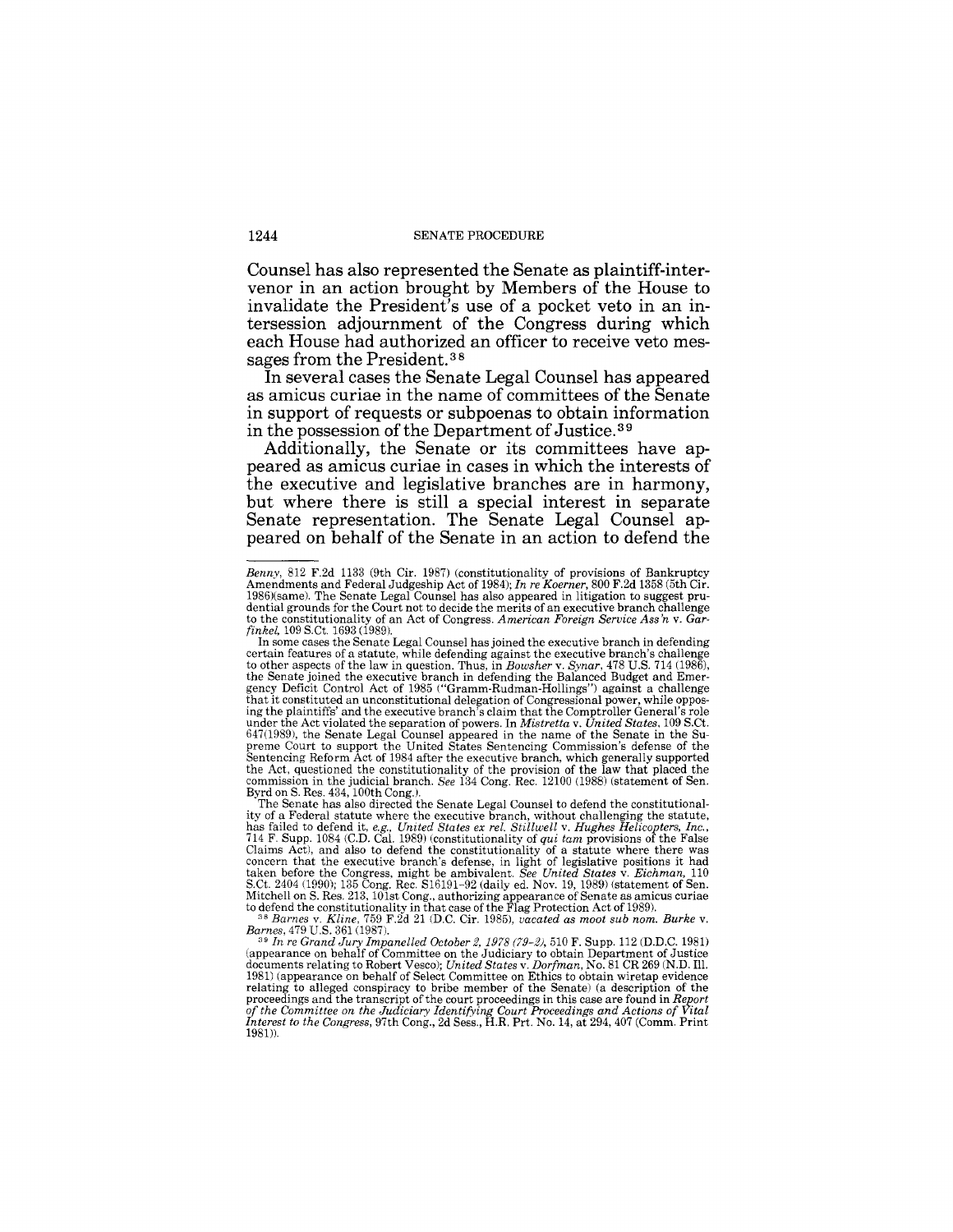SENATE LEGAL COUNSEL 1245

Congressional frank, which had been challenged on the theory that it unfairly advantages incumbents over challengers.4o The Legal Counsel also appeared on behalf of the Committee on Governmental Affairs as amicus curiae in an appeal concerning a Senator's participation in an oversight investigation of an executive department,<sup>41</sup> and intervened in the name of the Select Committee on Intelligence to represent the committee's interests in litigation under the Freedom of Information Act involving documents in the possession of an executive agency that the committee had generated in the course of an investiga-<br>tion.<sup>42</sup>

### **4. Advice to committees and officers of the Senate**

The Ethics Act details a number of advisory functions of the Office of Senate Legal Counsel. Principal among these are the responsibility of advising officers of the Senate with respect to subpoenas or requests for the withdrawal of Senate documents, and the responsibility of advising committees about their promulgation and implementation of rules and procedures for congressional investigations. The office also provides advice about legal questions that arise during the course of investigations.<sup>43</sup>

## 5. **Other duties**

Section 708(c) of the Ethics Act 44 provides that the Counsel shall perform such other duties consistent with the purposes and limitations of Title VII as the Senate may direct.

When the office was changed in conference from an Office of Congressional Legal Counsel to an Office of Senate Legal Counsel, no specific provision was made for the representation of Senate interests concerning agencies which serve the entire Congress. One such entity is the Congressional Research Service. After an administrative law judge at the Federal Trade Commission issued a subpoena to CRS, at the request of oil company respondents in an FTC antitrust proceeding, the Senate used the

*<sup>40</sup> Common Cause* v. *Bolger,* 574 F. Supp. 672 (D.D.C. 1982), *aff'd,* 461 U.s. 911 (1983). 41 *Peter Kiewit Sons' Co.* v. *U.S. Army Corps of Engineers,* 714 F.2d 163 (D.C. Cir.

<sup>1983).&</sup>lt;br>
<sup>42</sup> *Paisleyv. CIA*, 724 F.2d 201 (D.C. Cir. 1984).<br>
<sup>43</sup> Ethics Act, § 708(a) (5) and (6); 2 U.S.C. § 288g(a) (5) and (6).<br>
<sup>44</sup> 2 U.S.C. § 288g(c).